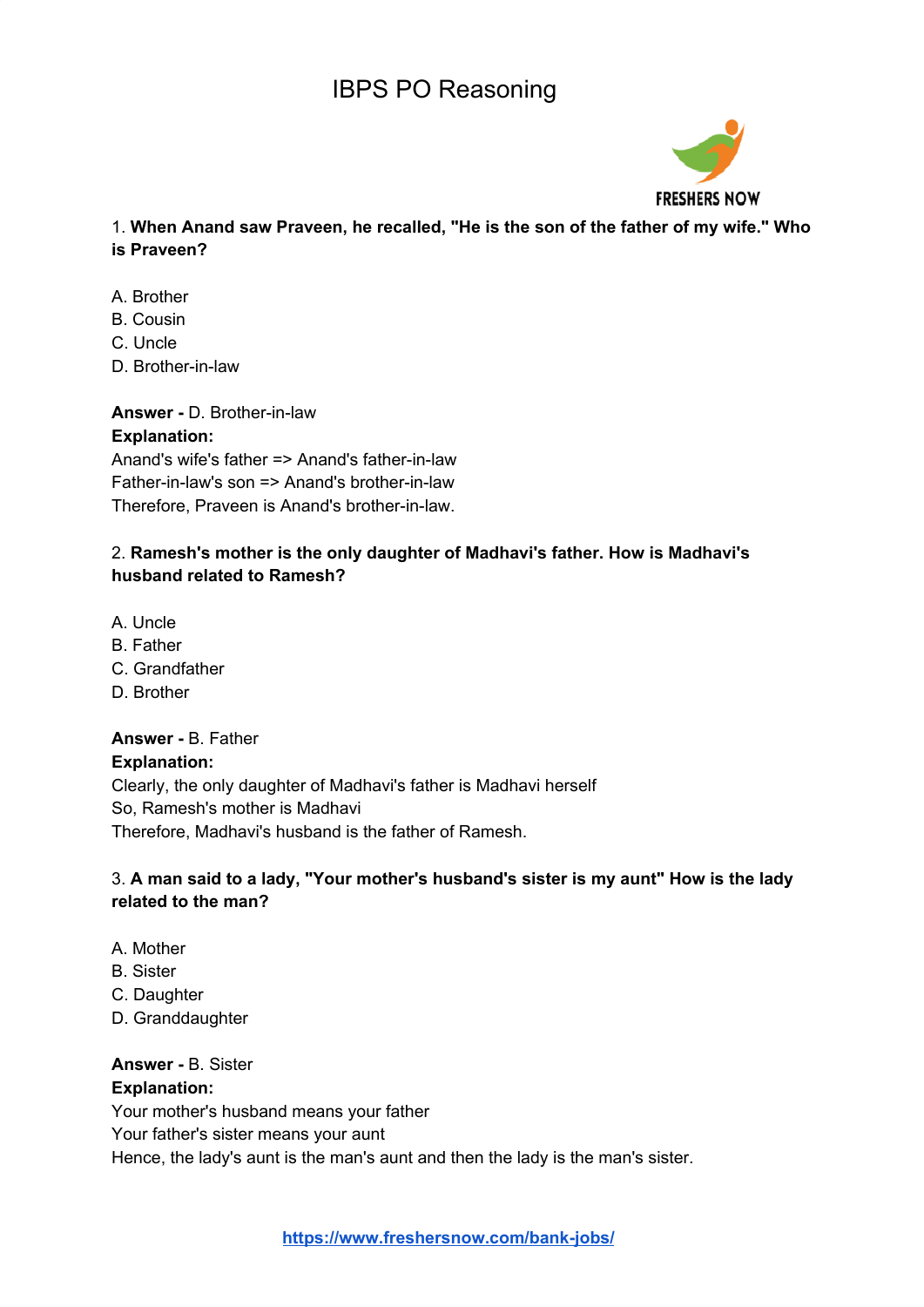

4. **Vineeth said, "This girl is the wife of the grandson of my mother." Who is Vineeth to the girl?**

- A. Father
- B. Grandfather
- C. Husband
- D. Father-in-law

**Answer -** D. Father-in-law

#### **Explanation:**

Mother's grandson is related as the son The son's wife is related as Daughter-in-law Therefore, Vineeth is the Father-in-law of the girl.

## 5. **Introducing a man, a woman said. "His wife is the only daughter of my father." How is that man related to the woman?**

- A. Husband
- B. Brother
- C. Father-in-law
- D. Maternal uncle

## **Answer -** A. Husband

#### **Explanation:**

The only daughter of my father seems myself Hence, the man is a woman's husband.

## 6. **Choose the word which is different from the rest.**

- A. Cake
- B. Bread
- C. Biscuits
- D. Chocolate

**Answer -** D. Chocolate **Explanation:**

All except Chocolate are baked items.

## 7. **Choose the word which is different from the rest.**

A. Zinc B. Mercury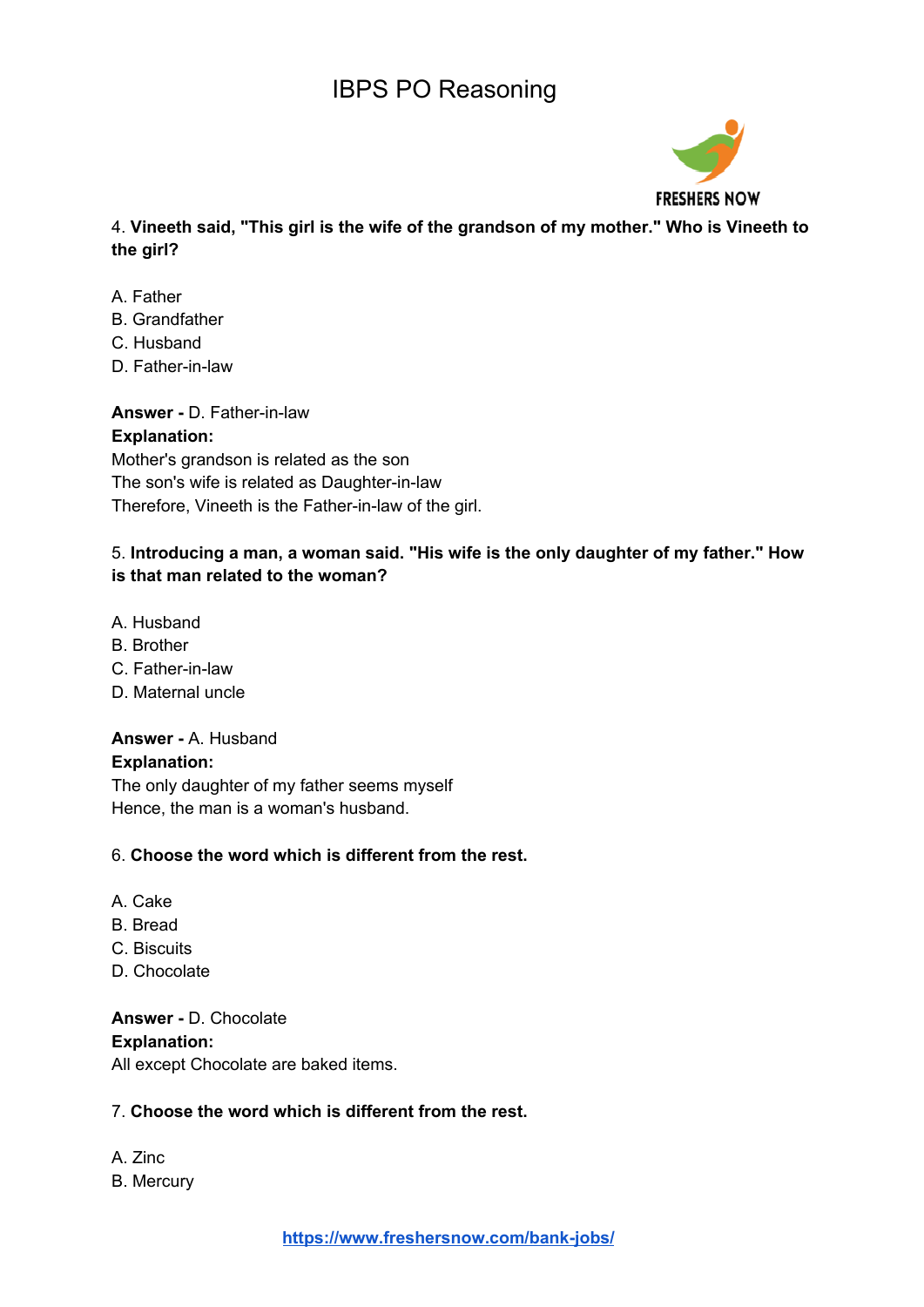

C. Copper

D. Aluminum

#### **Answer -** B. Mercury **Explanation:**

Mercury is the only liquid metal in the group.

## 8. **Choose the word which is different from the rest.**

- A. Lima
- B. Algiers
- C. New York
- D. Tokyo

**Answer -** C. New York **Explanation:** All except New York are capital cities

## 9. **Choose the word which is different from the rest.**

- A. Mechanic
- B. Blacksmith
- C. Engineer
- D. Mason

# **Answer -** A. Mechanic

#### **Explanation:**

All except Mechanic helps in building a house.

## 10. **Choose the word which is different from the rest.**

- A. Arm
- B. Foot
- C. Finger
- D. Shoulder

**Answer -** B. Foot **Explanation:** All except foot are parts of the hand.

## 11. **Choose the word which is different from the rest.**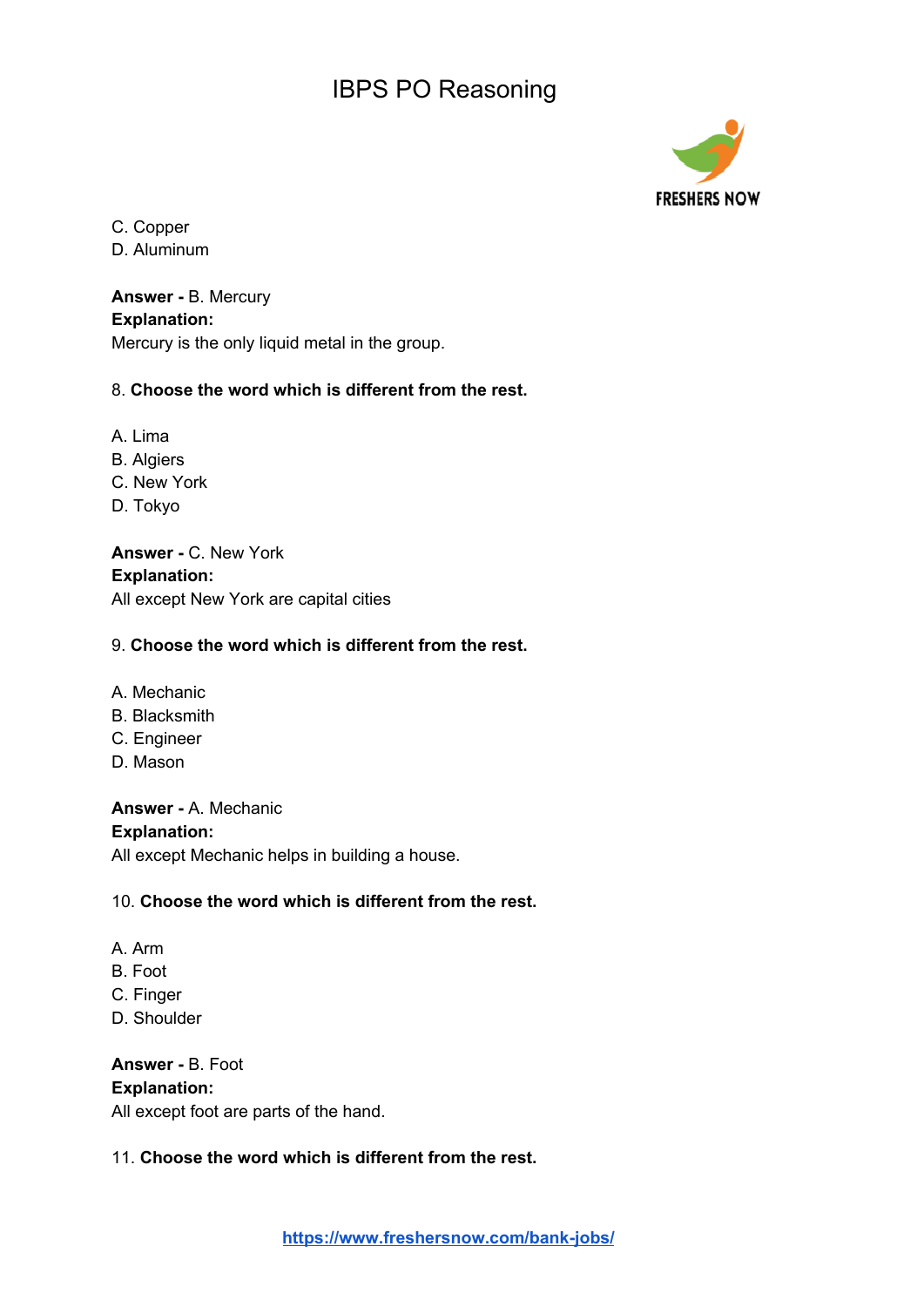

- A. Burrow
- B. Roof
- C. Den
- D. Nest

**Answer -** B. Roof **Explanation:**

All except roof are dwelling places of different animals.

## 12. **Choose the word which is different from the rest.**

- A. Thailand
- B. Cuba
- C. Greenland
- D. Tasmania

**Answer -** A. Thailand **Explanation:** All except Thailand are all islands.

## 13. **Choose the word which is different from the rest.**

- A. Autocracy
- B. Bureaucracy
- C. Diplomacy
- D. Democracy

#### **Answer -** C. Diplomacy

#### **Explanation:**

All except are Diplomacy are forms of administration.

#### 14. **Choose the word which is different from the rest.**

- A. Bat
- B. Crow
- C. Vulture
- D. Eagle

**Answer -** A. Bat **Explanation:** Except for bat, all others are birds.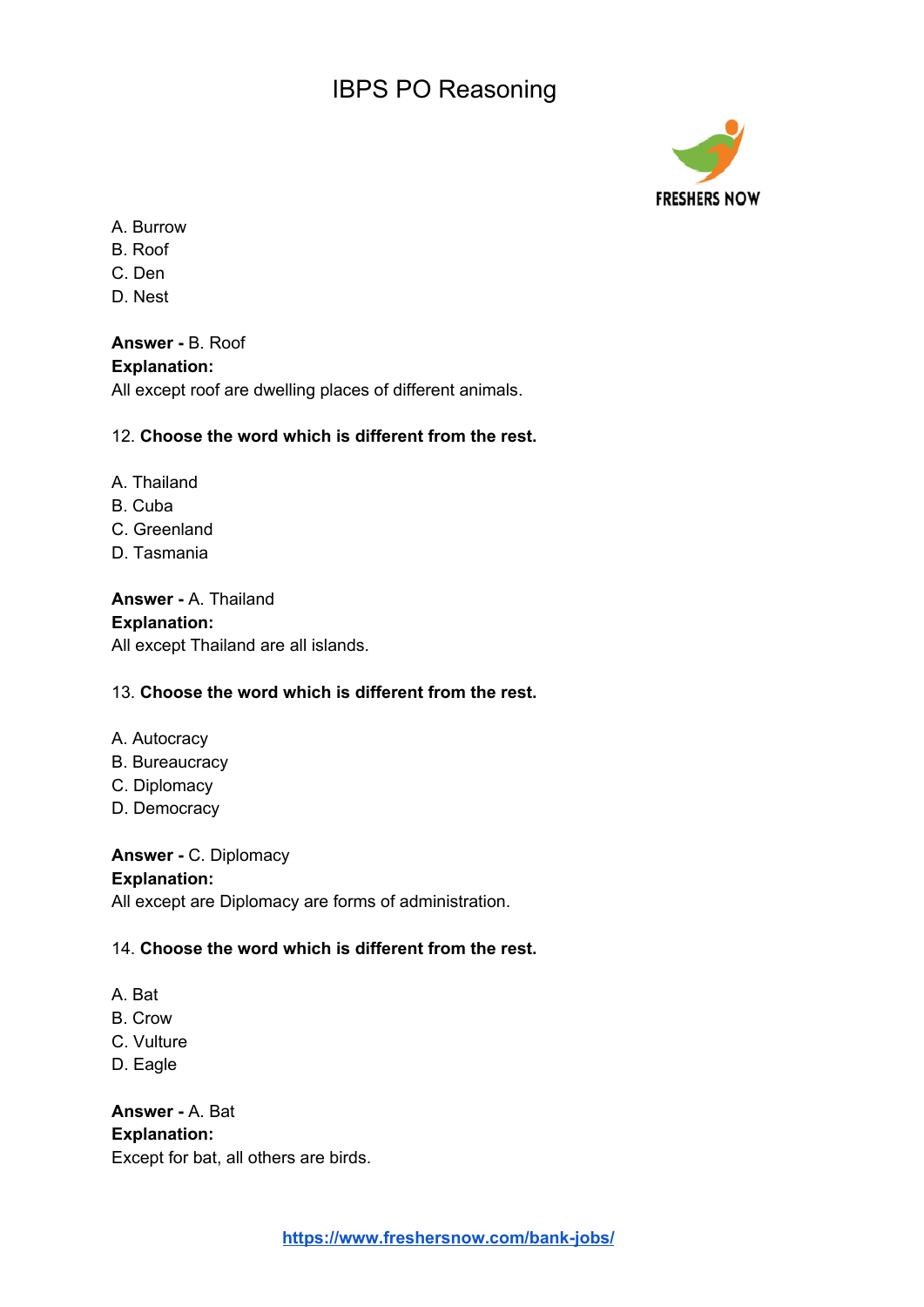

15. **Choose the word which is different from the rest.**

- A. Apple
- B. Litchi
- C. Guava
- D. Orange

**Answer -** B. Litchi **Explanation:** Litchi has the larger seed than the others have.

16. **If in a certain code MANGO is written as LBLIL then in the same code how MONKS is written?**

- A. LPLMP
- B. PLLMP
- C. LPMPL
- D. MLPAL

## **Answer –** A. LPLMP

#### **Explanation:**

Given that MANGO = LBLIL If we carefully observe, the letters in the word follow this pattern -1, +1, -2, +2, -3 In the same way MONKS = LPLMP.

## 17. **In a certain code, language COMPUTER is written as RFUVQNPC. How will MEDICINE be written in that code language?**

- A. MEDJOOL B. EOJDEJFM C. MFEJDJOE
- D. EOJDJEFM

**Answer -** D. EOJDJEFM **Explanation:** Given that COMPUTER = RFUVQNPC

This is much logical, first and last letters of the word are exchanged together, then middle letters of the word are coded with "immediate letters from the right-hand side to left". Therefore, MEDICINE = EOJDJEFM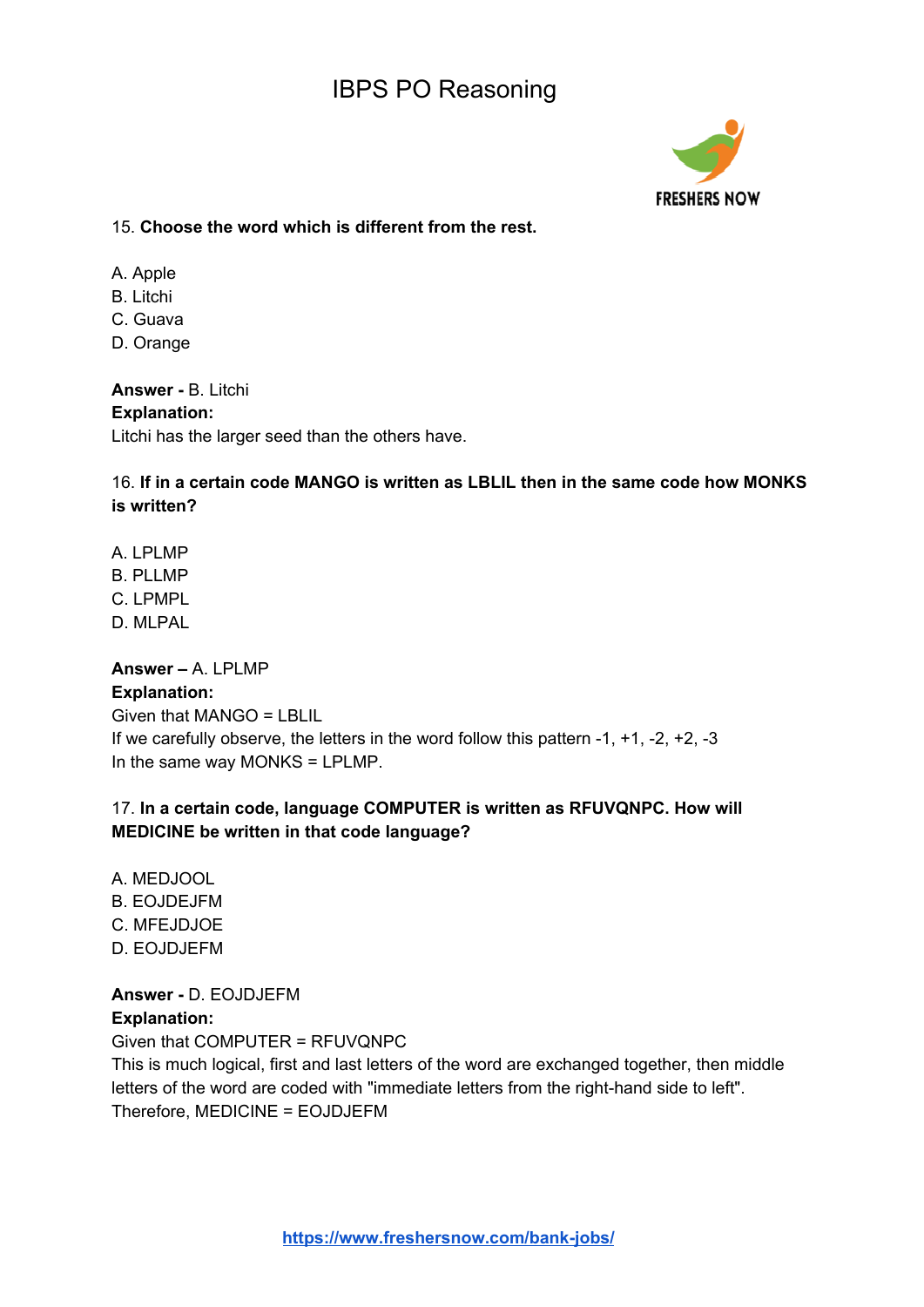

## 18. **If ROSE is coded as 6821, CHAIR is coded as 73456 and PREACH is coded as 961473, what will be the code for SEARCH?**

- A. 246173 B. 214673 C. 214763
- D. 216473

## **Answer -** B. 214673

**Explanation:** Very simple Carefully observe the number parallel to each and every letter then code By monitoring each and every given word SEARCH is coded as 214673.

## 19. **In a certain code, TRIPPLE is written as SQHOOKD. How is DISPOSE written in that code?**

- A. DSOESPI
- B. ESJTPTF
- C. ESOPSID
- D. CHRONRD

## **Answer -** D. CHRONRD

#### **Explanation:**

Very simple, Each letter in a word is moved one step backward to obtain the corresponding letter of the code.

Hence, DISPOSE is coded as CHRONRD.

## 20. **In a certain code, MOTHER is written as ONHURF. How will ANSWER be written in that code?**

- A. NBWTRF
- B. NBXSSE
- C. NBWRRF
- D. MAVSPE

## **Answer -** A. NBWTRF

#### **Explanation:**

This is a little bit logical. Firstly, divide the word into three equal parts and reverse them. Now, the even letters are one step forwarded.

MO TH ER => OM HT RE => ON HU RF =>ONHURF.

Similarly, ANSWER =>NA WS RE => NB WT RF => NBWTRF.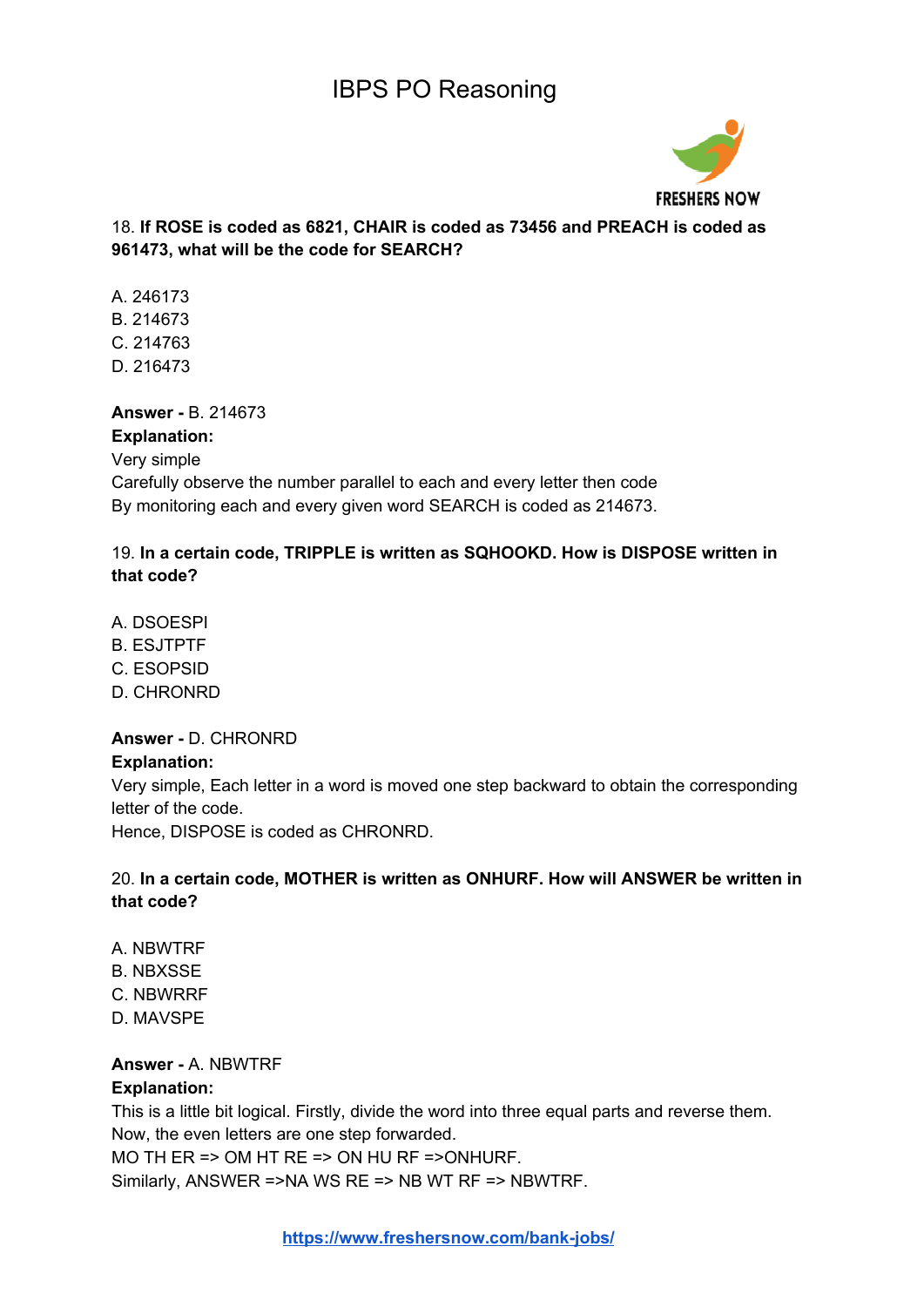

## 21. **If in a code language, COULD is written as BNTKC and MARGIN are written as LZQFHM, how will MOULDING be written in that code?**

A. CHMFINTK B. NITKHCMF C. LNKTCHMF D. LNTKCHMF

#### **Answer -** D. LNTKCHMF

#### **Explanation:**

Each letter in the word is moved one step backward to obtain the corresponding letter of the code

Therefore, MOULDING = LNTKCHMF.

#### 22. **69, 84, 189, ?, 1197, 2484**

A. 504

B. 761

C. 893

D. 920

#### **Answer –** A. 504 **Explanation:**

 $69+(1*3*5) = 84$  $84+(3*5*7) = 189$  $189+(5*7*9) = 504$  $504+(7*9*11) = 1197$  $1197+(9*11*13) = 2484.$ 

23. **127, 125, 247, ?, 2943**

A. 777 B. 773 C. 737 D. 767

**Answer –** C. 737 **Explanation:**  $127*1-2 = 125$  $125*2-3 = 247$  $247*3-4 = 737$  $737*4-5 = 2943.$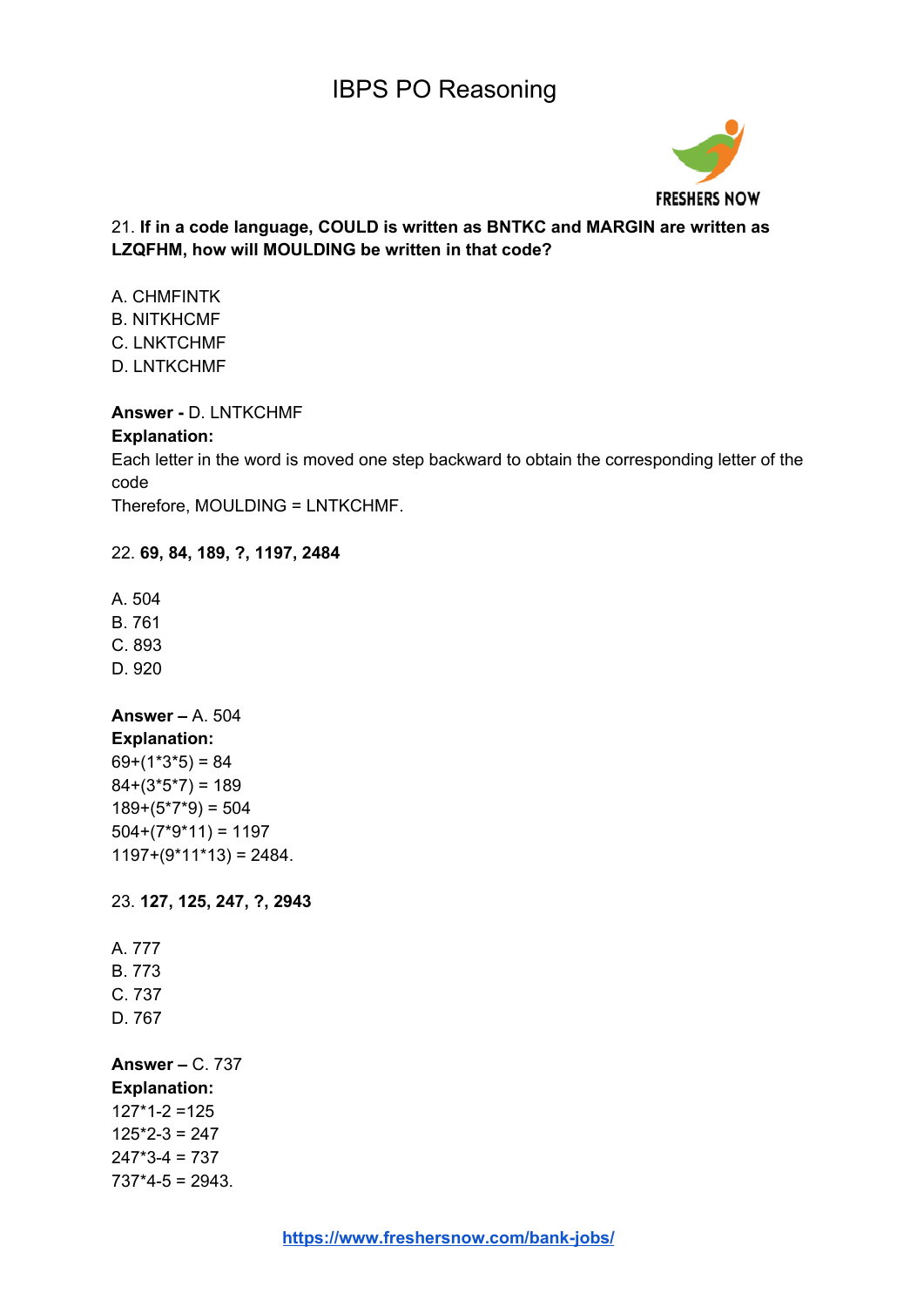

24. **5, 293, 437, ?, 545, 563, 572**

A. 457 B. 509 C. 529 D. 592

**Answer –** B. 509 **Explanation:**  $5 + 9 * 32 = 293$  $293 + 9 * 16 = 437$  $437 + 9 * 8 = 509$  $509 + 9 * 4 = 545$  $545 + 9 * 2 = 563$ 

 $563 + 9 * 1 = 572$ .

25. **BKS, DJT, FIU, HHV, ?**

A. IJX

B. IGX

C. JGW

D. JGU

#### **Answer -** C. JGW

#### **Explanation:**

Here the first letter of the group is moved with a gap of one letter, the second letter of the group is backwardness and the third letter of the group is forwardness proceeding like this we get the letter group "JGW".

## 26. **111, 133.2, 186.48, 298.36, 537.04, ?**

A. 967.08 B. 1046.19 C. 1074.08 D. 1133.03

**Answer –** C. 1074.08 **Explanation:**  $111*1.2 = 133.2$  $133.2*1.4 = 186.48$ 186.48\*1.6 = 298.36  $298.36*1.8 = 537.04$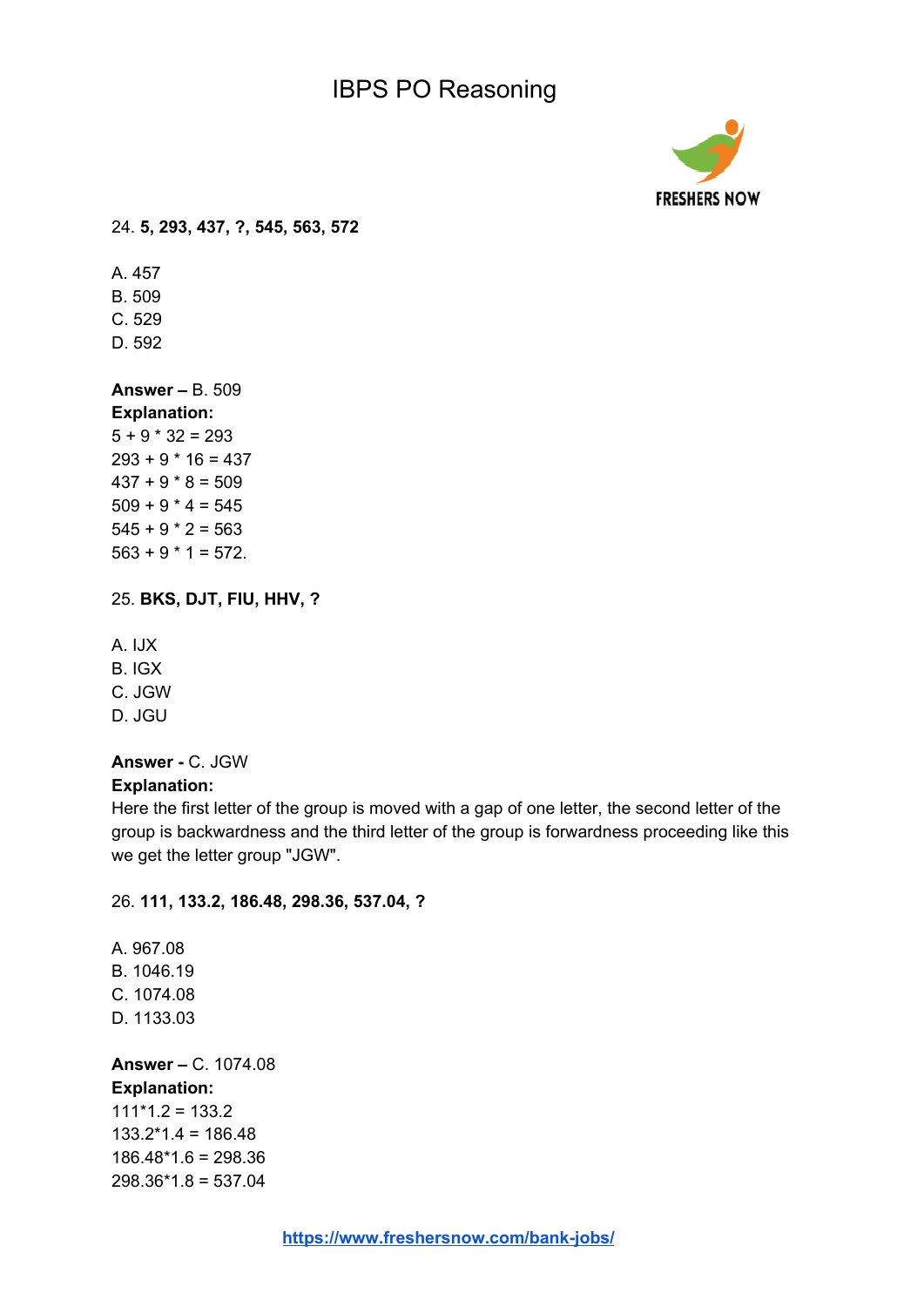

537.06\*2 = 1074.08.

#### 27. **Squint: Eye:: Squeeze:?**

- A. Hand
- B. Cloth
- C. Tongue
- D. Throat

#### **Answer -** A. Hand

#### **Explanation:**

Squint is to constrict the eyes. Similarly, Squeeze is to constrict the hands.

#### 28. **Chef: Restaurant:: Druggist:?**

- A. Medicine
- B. Pharmacy
- C. Store
- D. Chemist

#### **Answer -** B. Pharmacy

#### **Explanation:**

The restaurant is the working place of Chef. In the same way, Pharmacy is the working place of Druggist.

#### 29. **Life: Death:: Hope:?**

- A. Sad
- B. Pain
- C. Cry
- D. Despair

## **Answer -** D. Despair **Explanation:**

Life and Death are antonyms. Similarly, Hope and Despair also antonyms.

#### 30. **Auger: Carpenter:: Awl:?**

A. Sculptor

B. Cobbler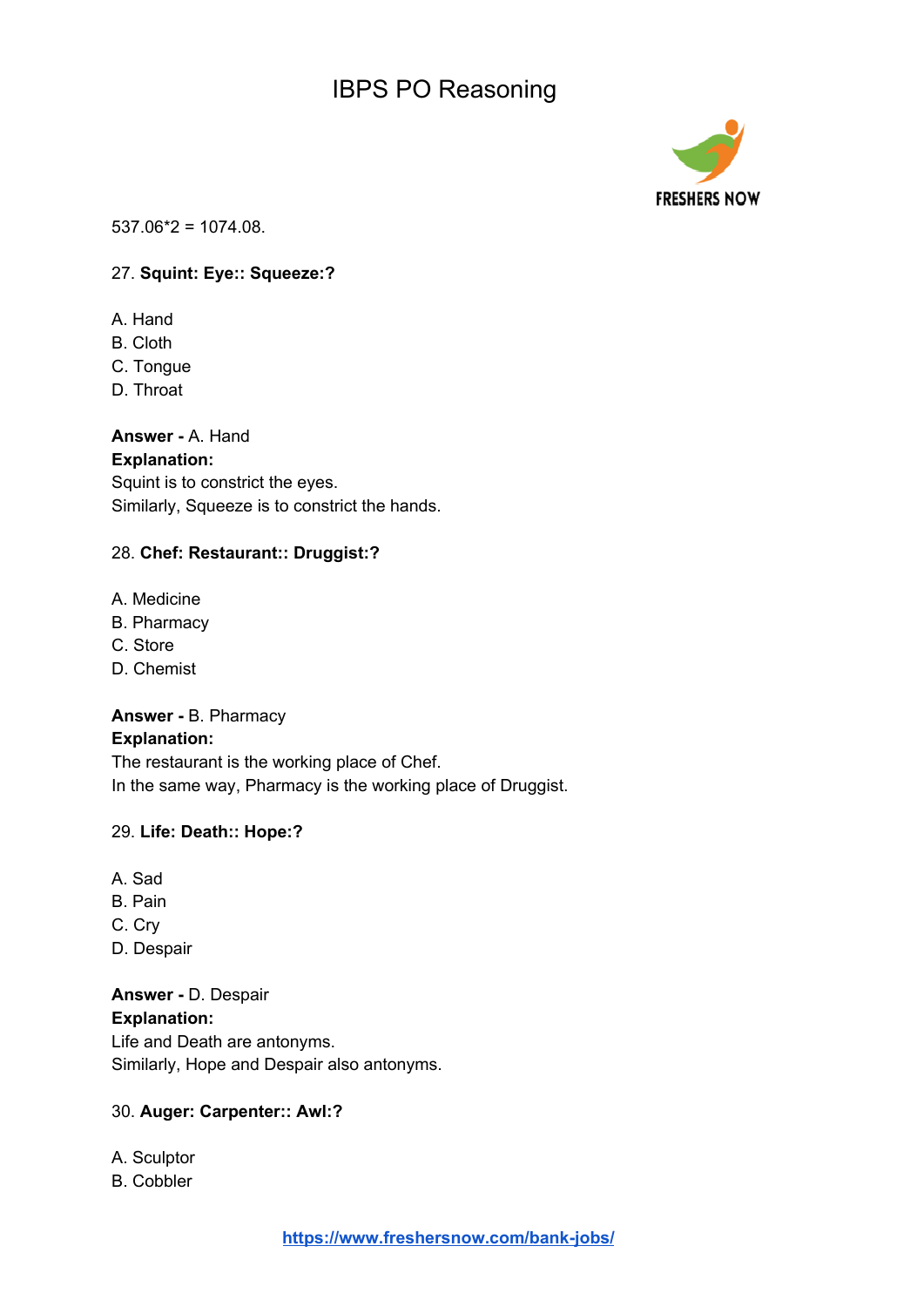

C. Chef

D. Mason

## **Answer -** B. Cobbler

#### **Explanation:**

Auger is the tool used by the Carpenter. Similarly, Awl is the tool used by Cobbler.

## 31. **Footwear: Leather:: Apparel:?**

- A. Shirt
- B. Pant
- C. Cloth
- D. Jeans

**Answer –** C. Cloth **Explanation:** Footwear is made up of leather. Similarly, apparel is made up of cloth.

## 32. **Company: Logo:: Country:?**

- A. Flag
- B. Emblem
- C. Anthem
- D. President

**Answer –** A. Flag

## **Explanation:**

As every company has a unique logo. Similarly, every country has a unique flag.

## 33. **Sikkim: Gangtok:: Manipur:?**

- A. Shillong
- B. Dispur
- C. Mumbai
- D. Imphal

**Answer -** D. Imphal **Explanation:** Gangtok is the capital of Sikkim.